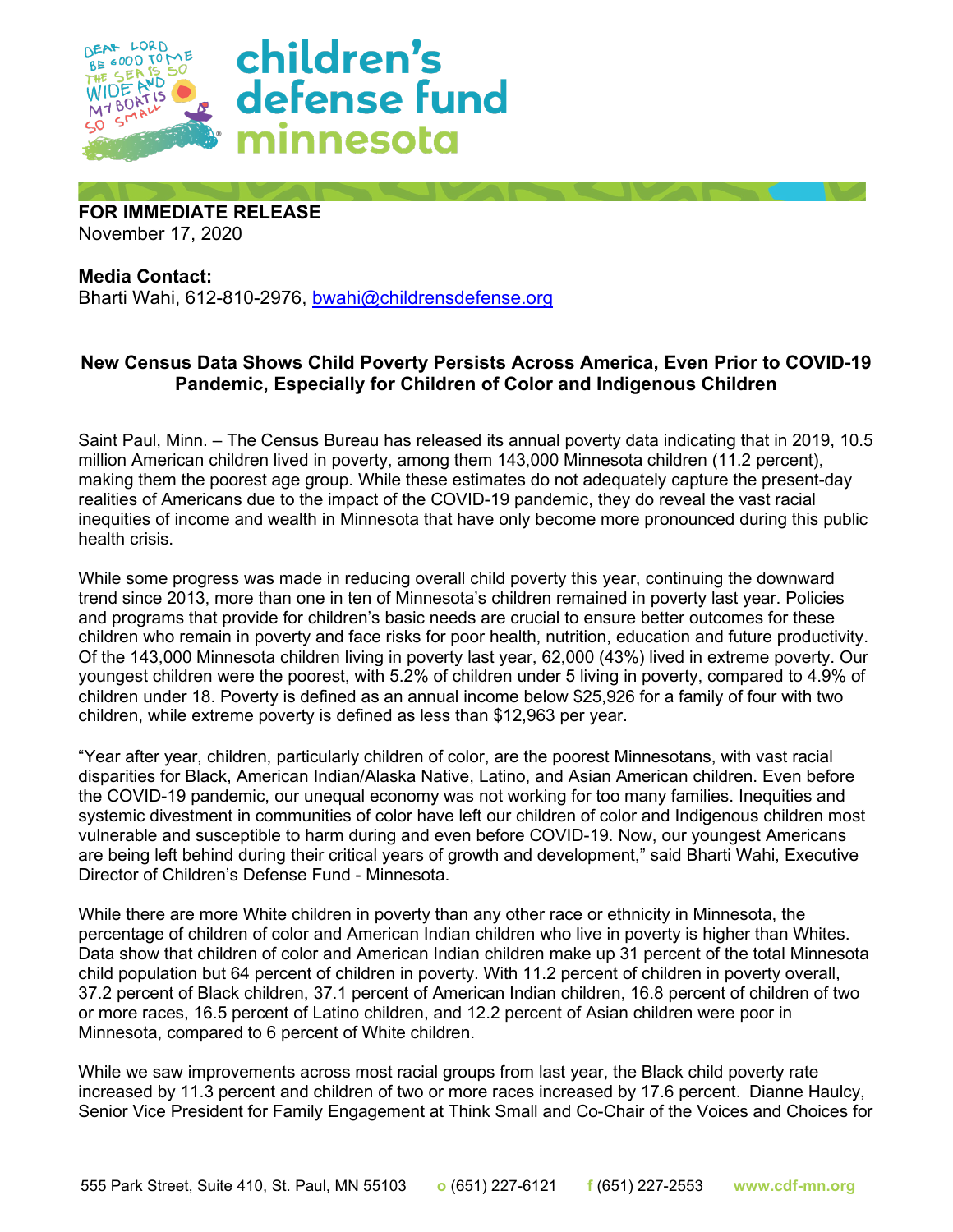Children Coalition said, "This significant increase in Black childhood poverty is egregious in one of the wealthiest countries in the world. This represents the huge opportunity gaps that our children are born into that can lead to a trajectory of gaps in education, employment, housing and health. This is unacceptable and unsustainable."

Historical policies and practices that have prevented people of color and American Indian people from having a fair start continue to be reflected in today's poverty rate disparities. And while White children in Minnesota have one of the lowest child poverty rates in the nation, children of color and American Indian children rank in the lower third of states for their high levels of child poverty. While disaggregation by race is critical to understanding disparities in Minnesota, further disaggregation by cultural group is critical to more fully understand the impact of child poverty on particular cultural communities.

| <b>Race/Ethnicity</b> | <b>Number</b> | <b>Percent</b> | <b>State</b><br>Rank |
|-----------------------|---------------|----------------|----------------------|
| White                 | 51,850        | 6.0            |                      |
| American Indian       | 5,792         | 37.1           | 32                   |
| Asian                 | 9,162         | 12.2           | 33                   |
| <b>Black</b>          | 45,414        | 37.2           | 36                   |
| Hispanic/Latino       | 19,137        | 16.5           |                      |
| Two or More Races     | 15,636        | 16.8           | 25                   |
| <b>TOTAL</b>          | 143,006       | 11.2           |                      |

Minnesota Children under age 18 living in poverty and state rank by race/ethnicity, 2019

Official poverty estimates fail to fully and meaningfully capture all households without adequate income to support a family and do not fully capture the extent of racial disparities. Our current poverty measurement was created in 1963 and has been adjusted only for inflation since that time. This measure hasn't kept pace with the cost of living and does not accurately reflect what a family needs to survive and thrive physically, mentally, and socially.

According to the [EPI Family Budget Calculator,](https://www.epi.org/resources/budget/) for example, a family of four with two children in the Minneapolis/St. Paul metropolitan area would need an annual income of \$98,675—nearly four times the poverty line—to meet their basic needs. Given that many federal, state, and local programs use the poverty line to determine eligibility for programs like SNAP, school meals, CHIP, Head Start and more, we must ensure it captures all families who need help.

[The most recent Census Pulse Survey data](https://www.census.gov/programs-surveys/household-pulse-survey/data.html#phase2) shows that nearly half of adults in households with children in Minnesota (48 percent) report that they or another member of the household have lost employment income since the start of the pandemic. Nearly 10 percent of adults in households with children are behind on rent and 5 percent said their children are not getting enough to eat.

This pandemic has not only exposed how unequal our pre-COVID economy was, and how many families were suffering, but also, as the Household Pulse Survey data has revealed, has increased the number of children living in families that struggle to meet their basic needs. "Millions of families and children are striving for a better future, but the decks are stacked against them due to our leaders' failure to invest in our children—especially children of color.

Historical, systemic racism and institutional barriers over centuries have left our Black and Brown communities without the resources they need to survive and thrive, and politicians' divestments in our communities have only made it worse," said Wahi.